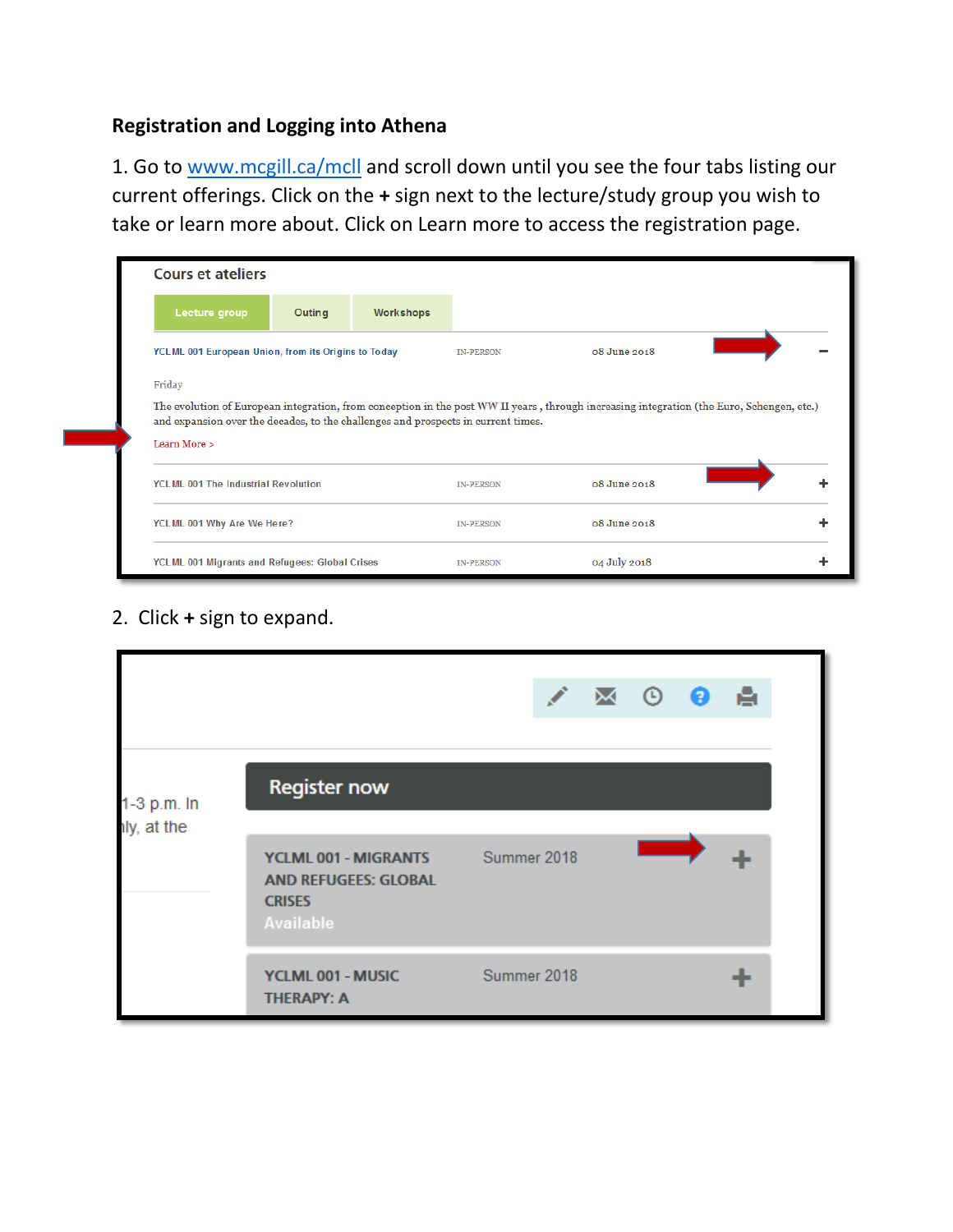3. Next page shows the study group description. Click on the + sign to see more details (time and study group type) and to add the study group to your cart.

| <b>Canadian Artists on Camera</b><br>Language of Delivery: English                                                                                                                                                                                                                     |                                    |           |  |
|----------------------------------------------------------------------------------------------------------------------------------------------------------------------------------------------------------------------------------------------------------------------------------------|------------------------------------|-----------|--|
| To explore our Canadian art heritage, we will view a series of                                                                                                                                                                                                                         | Section(s) offered                 |           |  |
| documentary films on prominent Canadian artists. Artists will include<br>Cornelius Krieghoff, Ozias Leduc, Marc-Aurèle de Suzor-Côté, Norval<br>Morriseau, Emily Carr, Tom Thompson, The Group of Seven, Beaver<br>Hall Group, Jean-Paul Riopelle, Guido Molinari, Edmund Alleyn, plus | YCMS 034 - 129<br><b>Available</b> | Fall 2018 |  |
| other well-known and lesser-known names. Short presentations by<br>Study Group participants on related topics, recent artists, etc. will be<br>welcomed, but are not mandatory.                                                                                                        |                                    |           |  |
|                                                                                                                                                                                                                                                                                        |                                    |           |  |

## 3. Click **Add to Cart.**

| Language of Delivery: English                                                                                                                                                                                 |                                           |                              |  |  |
|---------------------------------------------------------------------------------------------------------------------------------------------------------------------------------------------------------------|-------------------------------------------|------------------------------|--|--|
| To explore our Canadian art heritage, we will view a series of<br>documentary films on prominent Canadian artists. Artists will include                                                                       | Section(s) offered                        |                              |  |  |
| Cornelius Krieghoff, Ozias Leduc, Marc-Aurèle de Suzor-Côté, Norval<br>Morriseau, Emily Carr, Tom Thompson, The Group of Seven, Beaver<br>Hall Group, Jean-Paul Riopelle, Guido Molinari, Edmund Alleyn, plus | <b>YCMS 034 - 129</b><br><b>Available</b> | Fall 2018                    |  |  |
| other well-known and lesser-known names. Short presentations by<br>Study Group participants on related topics, recent artists, etc. will be<br>welcomed, but are not mandatory.                               |                                           | <b>Add to Cart</b>           |  |  |
|                                                                                                                                                                                                               | Section Title:                            | Canadian Artists on Camera   |  |  |
|                                                                                                                                                                                                               | Language of<br>Delivery:                  | English                      |  |  |
|                                                                                                                                                                                                               | Type:                                     | <b>Discussion</b>            |  |  |
|                                                                                                                                                                                                               | Days:                                     | Th                           |  |  |
|                                                                                                                                                                                                               | Time:                                     | 11:45AM to 1:45PM            |  |  |
|                                                                                                                                                                                                               | Dates:                                    | Sep 20, 2018 to Nov 22, 2018 |  |  |
|                                                                                                                                                                                                               | Schedule and<br>Location:                 | <b>View Details</b>          |  |  |
|                                                                                                                                                                                                               | Contact Hours                             | 200                          |  |  |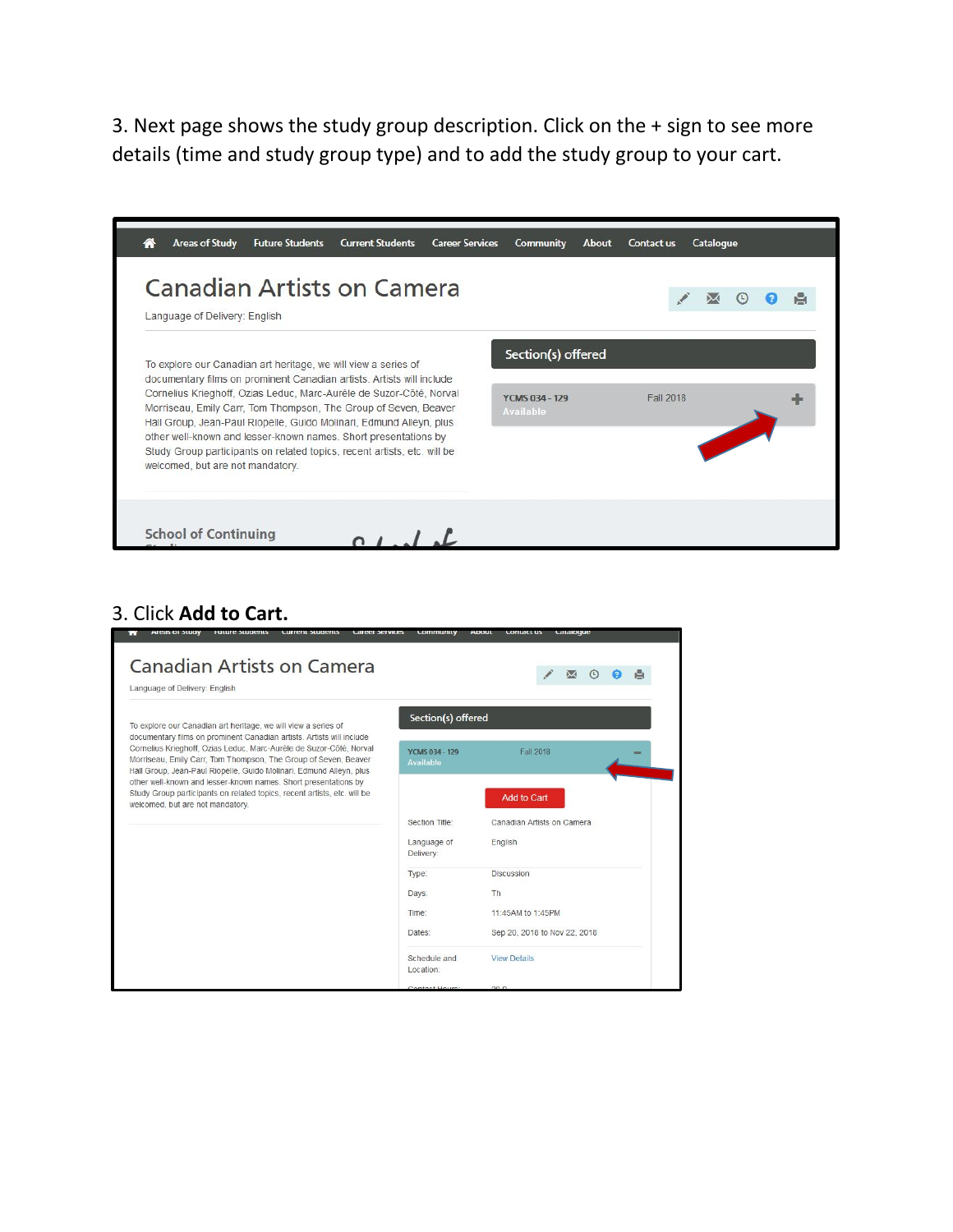4. Click **Close** if you wish to select more study groups or lectures and repeat previous steps for the additional choices. Navigate by clicking back button on your browser. Click **Checkout** when all your choices have been made.

| myCourses T. IT Services G Google Search T. McGill University Auth T. TRAVEL AND EXPENS<br>McGill<br>Learn, Connect, Elevate. |                                                                                                       |
|-------------------------------------------------------------------------------------------------------------------------------|-------------------------------------------------------------------------------------------------------|
| Fı<br>added to your cart.<br>Click checkout to complete the transaction.                                                      | $\mathbb{R}^2$<br><b>ataloo</b><br><b>Course YCLML 001 - MIGRANTS AND REFUGEES: GLOBAL CRISES was</b> |
| v: Eno                                                                                                                        | Checkout<br>Close                                                                                     |
| esented on Fridays at 10 a.m.-noon or 1-3 p.m. In<br>tures are presented on Wednesdays only, at the                           | Register now                                                                                          |
|                                                                                                                               | Summer 2018<br><b>YCLML 001 - MIGRANTS</b><br><b>AND REFUGEES: GLOBAL</b><br><b>CRISES</b>            |

5. Don't forget to check MLL Full Membership Box. You only need to select this box once. If you are registering for two study groups, you do not need to check the box for each group (otherwise you will be charged twice). Click **Checkout**.

| <b>Keep Shopping</b>                                                                            |                                                                                         |                | Checkout |
|-------------------------------------------------------------------------------------------------|-----------------------------------------------------------------------------------------|----------------|----------|
| Item                                                                                            | <b>Options</b>                                                                          | Quantity       | Subtotal |
| Activity<br><b>Canadian Artists on Camera</b><br><b>YCMS 034 - 129</b><br>Fee: \$0.00<br>Remove | Fee:<br>Fee \$0.00<br>Other Fees:<br>MCLL Full Membership Fall 2018 \$110.00<br>$\odot$ | $\overline{1}$ | \$0.00   |
|                                                                                                 |                                                                                         | Subtotal       | \$0.00   |
|                                                                                                 | <b>Service</b> Service Service                                                          | Total          | \$0.00   |